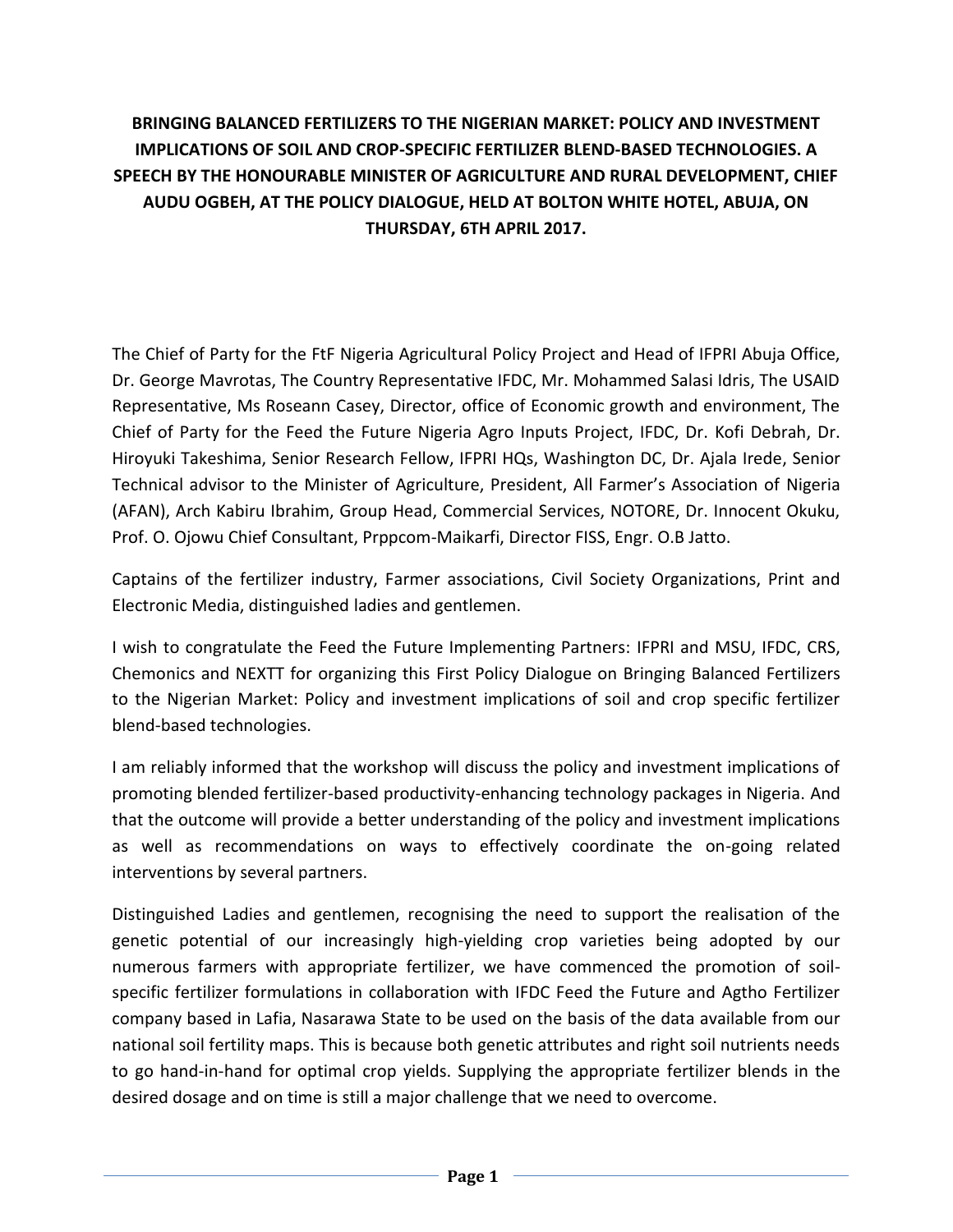We are therefore concerned about ensuring farmer access to fertilizer blends, improved seeds and other productivity-enhancing technologies at good prices. As part of our strategy, we want to bring the blending facilities close to the end users to reduce transaction costs and the ultimate prices of the fertilizer blends.

Our intervention is expected to stimulate farmers demand for special fertilizer blends and improved seeds, as we undertake aggressive enlightenment to teach farmers the imperative of supplying improved seeds suitable for the various agro-ecologies in the right quantities and on time to help farmers make good returns. Accordingly, the role of the National Agricultural Seed Council (NASC) in regulation and capacity building for the seed industry operators is crucial. Their interface with the private seed companies, research centres and other stakeholders will make a whole lot of difference.

I am pleased to be here with you today on the meeting of the First Policy Dialogue titled "Bringing Balanced Fertilizers to the Nigerian Market: Policy and investment implications of soil and crop-specific fertilizer blend-based technologies." This gathering is an indication of the responsiveness of critical stakeholders to the policy of the federal government aimed at revolutionalising soil fertility management and the fertilizer industry, with the ultimate goal of achieving sustainable food security and nutrition in Nigeria.

The Earth institute, Columbia University USA, with support from Bill and Melinda Gates Foundation, has also established the African Soil Information Service (AFSIS) to create a digital soil map of Africa. This will make it easier to precisely determine soil health status of vast land areas to improve soil fertility management interventions. Nigeria has established the Nigeria Soil Information System (NISIS) as a complement to the African Soil Information System, (AFSIS) and a vital database for National development.

My Ministry is also partnering with Columbia University on the use of Soil Doctor  $-$  a revolutionary technology in the introduction of soil doctor into the Nigerian farming system. SoilDoc (Lab in a box) is a revolutionary new tool that will enable extension workers to make on-the spot diagnosis of soil constraints, allowing targeted recommendations to advise farmers in real – time. It uses state of the art battery-powered miniaturized instruments similar to those used in wet-chemistry labs. Results are sent to a virtual soil laboratory through SMS with an android tablet or phone, allowing targeted recommendations to advise farmers in real-time. In this way, farmers will be advised on the best management of their farm to increase production and apply costly fertilizers only where needed.

I'm much delighted to inform you that the Nigeria Institute of Soil Science (NISS) ACT was signed into law on 3<sup>rd</sup> of February, 2017 by the Presidency. The Institute is charged with the responsibility for regulating the profession of soil science and related matters. It is my